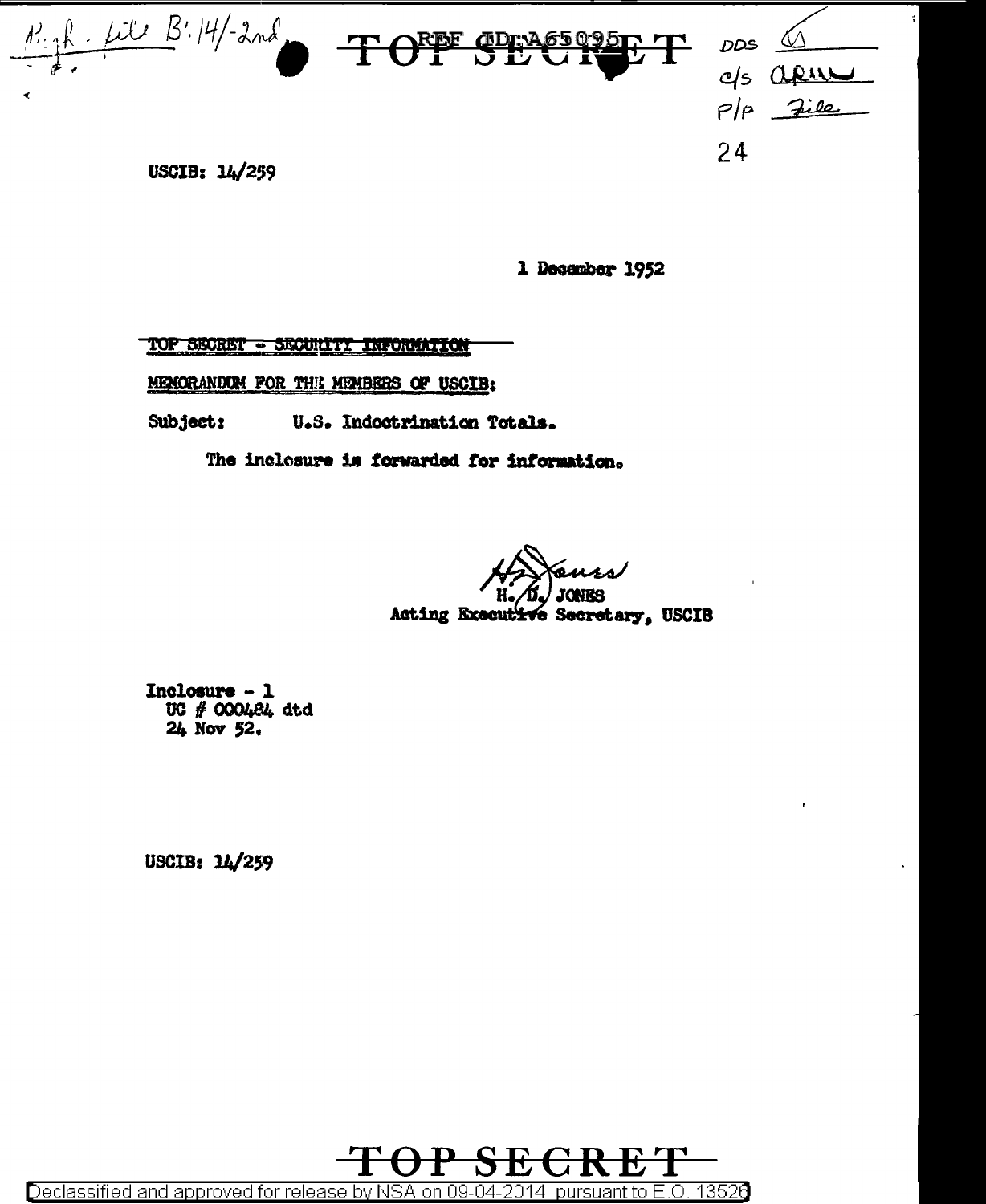CENTRAL INTELLIGENCE AGRNCY WASHINGTON 25. D.C.

OFFICE OF THE DIRECTOR

UC # OOOLBL

24 November 1952

TOP SECRET - SECURITI INFORMATION

MEMORANDUM FOR THE CHAIRMAN, LONDON SIGNAL INTELLIGENCE BOARD:

Subject: U. S. Indostrination Totals.

ı. Pursuant to Paragraph 20 of Appendix B to the British-U.S. Intelligence Agreement, the U.S. totals of indoctrinated personnel as of 15 October 1952 are forwarded herewith.

In addition to the list of  $3,894$  consumers set forth 2. in the inclosure, a total of 17,793 other indoctriness (including producers, administrative personnel, cryptographic personnel, and those indoctrinated ) is reported, making the total number of U.S. indoctrinated personnel 21.687.  $EO 3.3(h)(2)$ 

PL 86-36/50 USC 3605

/s/ Walter B. Smith WALTER B. SMITH Chairman, United States Communications Intelligence Board

OP SECRET

Inclosure  $-1$ U.S. Indostrination Totals (Consumers) as of 15 Oct 52.

Inclosure with USCIB 14/259 dated 1 December 1952.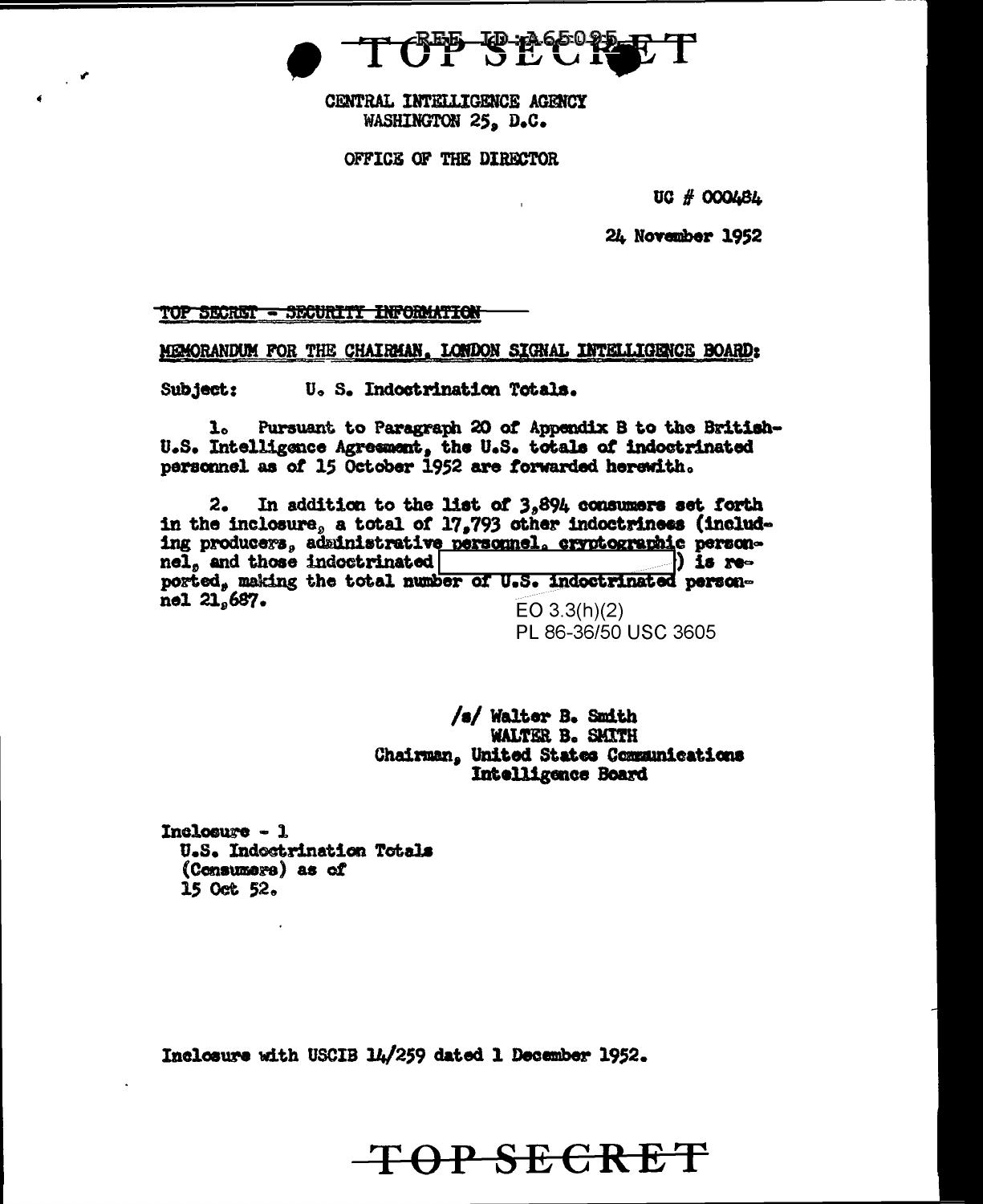

### U. S. INDOCTRINATION TOTALS (Consumers)

 $\mathbb{R}^2$ 

#### AS OF 15 OCTOBER 1952

| <b>Department</b>                                                                                                                                                                                                                                                                                                                                                                                                                             | Approximate Total                                                                                                   |     |
|-----------------------------------------------------------------------------------------------------------------------------------------------------------------------------------------------------------------------------------------------------------------------------------------------------------------------------------------------------------------------------------------------------------------------------------------------|---------------------------------------------------------------------------------------------------------------------|-----|
| <b>STATE</b>                                                                                                                                                                                                                                                                                                                                                                                                                                  |                                                                                                                     | 171 |
| ARMY<br>Secretary of Defense<br>Asst Chief of Staff, G-2, Intelligence<br>Asst Chief of Staff, G-3, Operations<br>Joint Staff<br>Overseas Recipients (Including Special<br>Security Officers)<br>Miscellaneous (Includes Office of Chief of<br>Staff; Office of Secty of Army; Chief<br>Signal Officer; etc.)                                                                                                                                 | 36<br>328<br>47<br>22<br>318<br>71                                                                                  |     |
|                                                                                                                                                                                                                                                                                                                                                                                                                                               |                                                                                                                     | 822 |
| <b>NAVY</b><br><b>ONT</b><br>OPNAV (less ONI)<br><b>CINCPAC</b><br><b>COMNAVFE</b><br><b>CINCNELM</b><br>CINCLANT<br>1st Fleet<br>6th Fleet<br><b>7th Flect</b><br><b>CINCAL</b><br><b>COMNAVFORGER</b><br>NA London<br><b>CINCFE</b><br><b>CINCARIB</b><br><b>CINCSOUTH</b><br><b>U.S. CINCEUR</b><br><b>SHAPE</b><br><b>SECNAV</b><br>SECDEF<br><b>JCS</b><br>MARCORPS (Hqs)<br><b>CIA</b><br>Miscellaneous (Includes NRL, NWC, WSEG, etc.) | 251<br>65<br>63<br>41<br>50<br>27<br>7<br>16<br>9<br>4433221<br>$\mathbf{I}$<br>8<br>5<br>14<br>$\frac{5}{2}$<br>15 |     |

598

### TOP SECRET